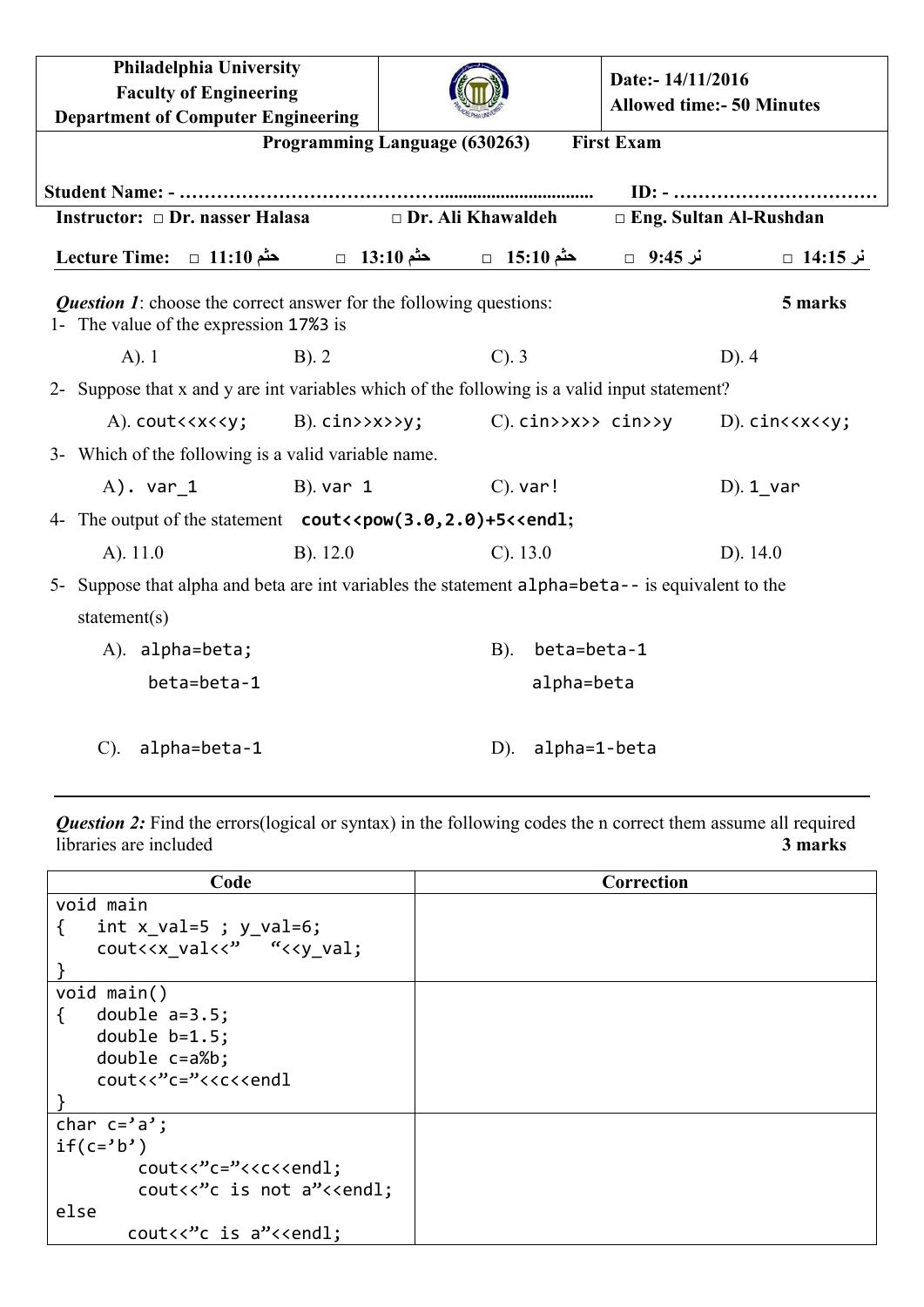| Write if statement that perform the following<br>equation<br>$y = \begin{cases} x^2 + 7, & x \le -7 \text{ or } x = 0 \\ 3x - 5, & otherwise \end{cases}$ |  |
|-----------------------------------------------------------------------------------------------------------------------------------------------------------|--|
| Write the instructions that declare and<br>calculate find the average of three integer<br>numbers                                                         |  |

*Question 4:* What is the output of the following codes: **5 marks**

| void main()                                        |  |
|----------------------------------------------------|--|
| int $a = 500$ , $b = 100$ , $c$ ;<br>€             |  |
| if(!a >= $400$ )                                   |  |
| $b = 300;$                                         |  |
| $c = 200;$                                         |  |
| cout<<br>cout<<br>cout<<br>cout<<br>               |  |
|                                                    |  |
| void main()                                        |  |
| int $k$ , num = 30;<br>€                           |  |
| if(num%2)                                          |  |
| $k = 200;$                                         |  |
| else                                               |  |
| $k = 300;$                                         |  |
| cout<<"k="< <k;< td=""><td></td></k;<>             |  |
|                                                    |  |
| void main()                                        |  |
| int $x=4$ , $y=7$ ;<br>$\{$                        |  |
| bool $z$ ;                                         |  |
| $z = x! = 4$    $y = 2;$                           |  |
| cout<<"z="< <z<<endl;< td=""><td></td></z<<endl;<> |  |
|                                                    |  |
| void main()                                        |  |
| { int $x=4$ , $y=7$ ;                              |  |
| int $z=x++*-y;$                                    |  |
| cout<<"x="< <x<<endl;< td=""><td></td></x<<endl;<> |  |
| cout<<"y="< <y<<endl;< td=""><td></td></y<<endl;<> |  |
| cout<<"z="< <z<<endl;< td=""><td></td></z<<endl;<> |  |
|                                                    |  |
| void main()                                        |  |
| int $x=8$ , $y=7$ ;<br>€                           |  |
| $if(x!=8     y<10)$                                |  |
| cout<<"hello\n";<br>₹                              |  |
| $x=4;$                                             |  |
|                                                    |  |
| $if(x == 4)$                                       |  |
| $c$ out<<"hi\n";                                   |  |
|                                                    |  |